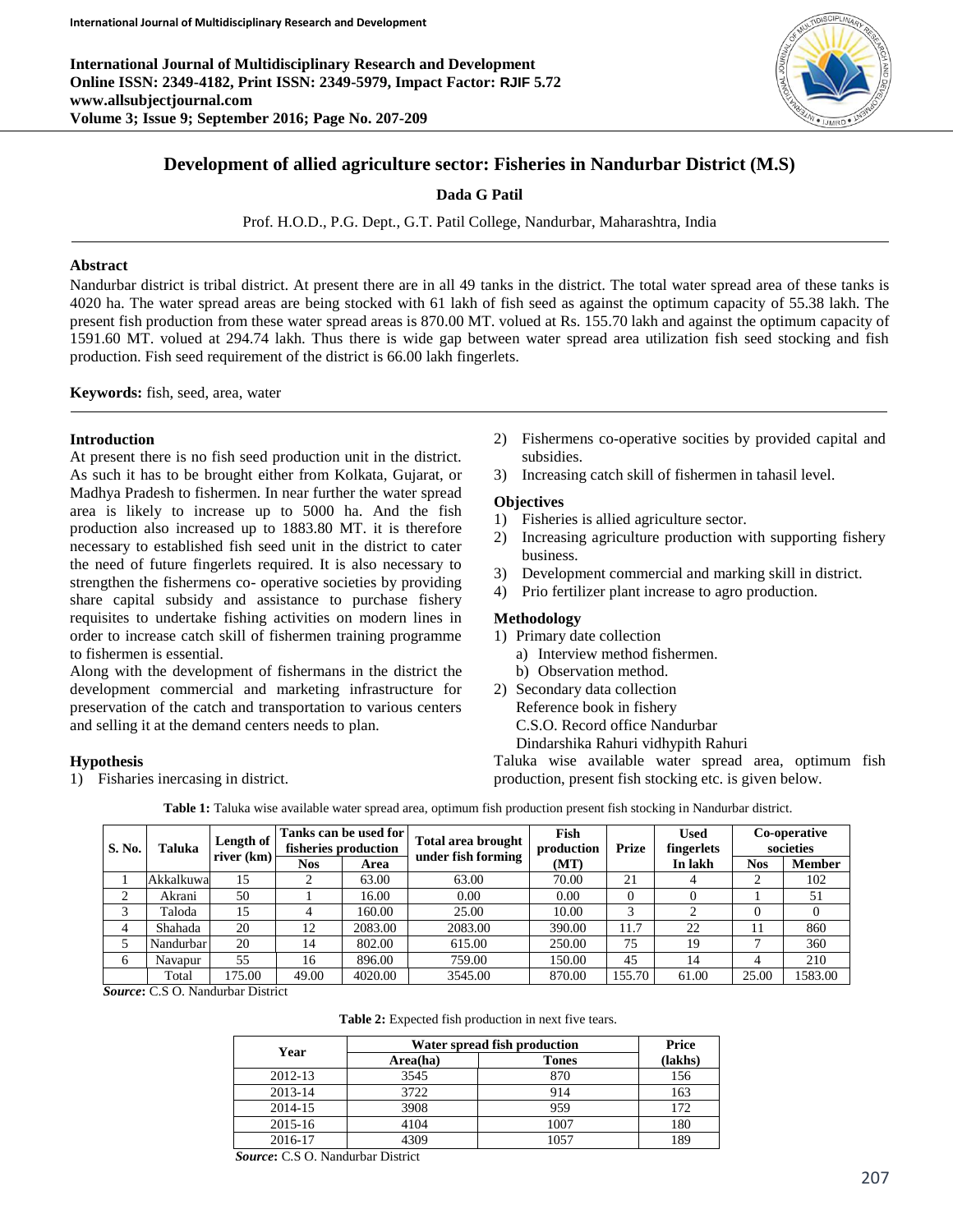#### **Fish seed production**

At present there is no fish seed production unit available in the Nandurbar district. The fish seed requirement of the district is 66.00 lakhs fingerlins (132 lakhs in terms of fry). To full –fill the requirement of fish seed locally. One well established fish seed production unit is essential. To establish fish seed production unit the requirement are given below.

**Table 3:** Requirement for fish seed production unit.

|  |                                             |     | Total water spread area(ha)            |     |                | <b>Spawn</b> |                                | In terms of        |  |
|--|---------------------------------------------|-----|----------------------------------------|-----|----------------|--------------|--------------------------------|--------------------|--|
|  | <b>Total suitable land</b><br>required (ha) |     | <b>Stocking ponds</b><br>Rearing ponds |     |                | production   | <b>Fish seed</b><br>production | fingerings (lakhs) |  |
|  |                                             | No. | <b>Heacter</b>                         | No. | <b>Heacter</b> | (lakhs)      |                                |                    |  |
|  | 4.60                                        |     | .00                                    |     | 2.40           | 440          | 132                            | 66                 |  |

*Source***:** Record office co-operative fishery dept.

# **Financial provision for establishment of fish seed production unit (Rs. Lakh)**

| 1. Pond construction           | $= 20.00$ |
|--------------------------------|-----------|
| 2. Staff quarters              | $= 12.00$ |
| 3. Office / Laboratory / Store | $= 06.00$ |
| 4. Hatchery construction       | $= 20.00$ |
| 5. Roads / Electricity         | $= 02.00$ |
| Total                          | $= 60.00$ |

**Table 4:** Year wise funds required for Establishment for fish seed production unit

| S. No. | Year        | <b>Funds required (lakhs)</b> |
|--------|-------------|-------------------------------|
|        | $2012 - 13$ |                               |
|        | $2013 - 14$ | 15.00                         |
|        | $2014 - 15$ | 15.00                         |
|        | $2015 - 16$ | 15.00                         |
|        | $2016 - 17$ | 15.00                         |
|        | Total       | 60.00                         |

*Source***:** Record office co-operative fishery dept.

To establish fish seed production unit in Nandurbar district no suitable Govt. land adjuvant to dam or canal is available, so it will be necessary to of acquire private land. This land should have plenty of water supplies through gravity water retentive and should be black cotton soil with more than 50% clay.

As per the norms if suitable land is available the fish seed production unit can be established. Form this 132 lakhs of fish seed can be produced which will full fill the demand / requirement of the district. If will also help to supply fingerlings to stock in sardar sarovar as and when needed.

After establishment of fish seed production unit will be necessary to appoint 7-staff member which include 1-junior officer (class-111), 4-matsyakshetrik (class-Iv) and 2 watchman

#### **Fish seed stocking**

At present there is no fish seed production unit in this district. The fisheries co- operative, societies and the fishy culturies bring fish seed from nearly district and also from Gujarat, M.P, states. Some fishermans bring fish seed from Kolkata to bhusawal by railway and stock in their tanks. But the fish culturist does not stock their tanks at its optimum capacity and hence they do not get the expected fish production.

To overcome this the fisheries co-operative societies should stock 75% fish seed at optimum capacity of the tanks taken on lease by them and 25% fish seed should be stocked by government.

Present level of fish production of the district is 870 tones. This can be increased up to 1057 tones if optimum stocking of fish seed is done in the available water spread area.

In roiny season fish seed overflows during food through us in of the dams. To axoid this with the permission of the irrigation department suitable nets should be installed at the waste weir of the dam.

#### **Assistance to purchase of fishery requisites**

At present 50% subsidy is given to the member of the cooperative in purchase of nylon twine or net. To avail the benefit of these scheme fisherman should be the member of the cooperative societies. The member of the societies should pay 50% cost of the nylon twine / nets through society and society supply the nets. Each member gets maximum 5 kg of nylon twine / net. But the fisherman do not get nets as per their choice and subsidy portion is also less. Hence less response from the fisherman for this scheme.

#### **Share capital**

At present government share capital limited to Rs. 10,000/- is given on the share capital of the society. This government share capital is without interest and is to be returned to the government in equal ten installment in five years. The society is not benefited much as the amount is less.

At present societies are poor and have less share capital. The share capital to be increased up to Rs. 10, 000/- and on this Rs.50, 000/- government share capital should be given and recovery should be started from the next year in five equal installment.

### **Creation of infrastructure for preservation of catch and transport to market**

There are 35 fisherman co-operative in the district but present theme is no infrastructure for commercial and marketing for preservation of the catch and transport to various centers. It is proposed to purchase one pick up van. The ownership of this vehicle will be the fishery department. This will become a facility for fisherman co-operative in the district.

### **Training programme for fisherman**

Under this scheme one month training programme for fisherman is organized during the training programme Rs. 300/- stipend is given to the trainee member of the society. Instead of one month training period it should be for 5 day and the stipend of Rs. 500/- and traveling allowance limited to Rs. 100/- should be given to the trainee.